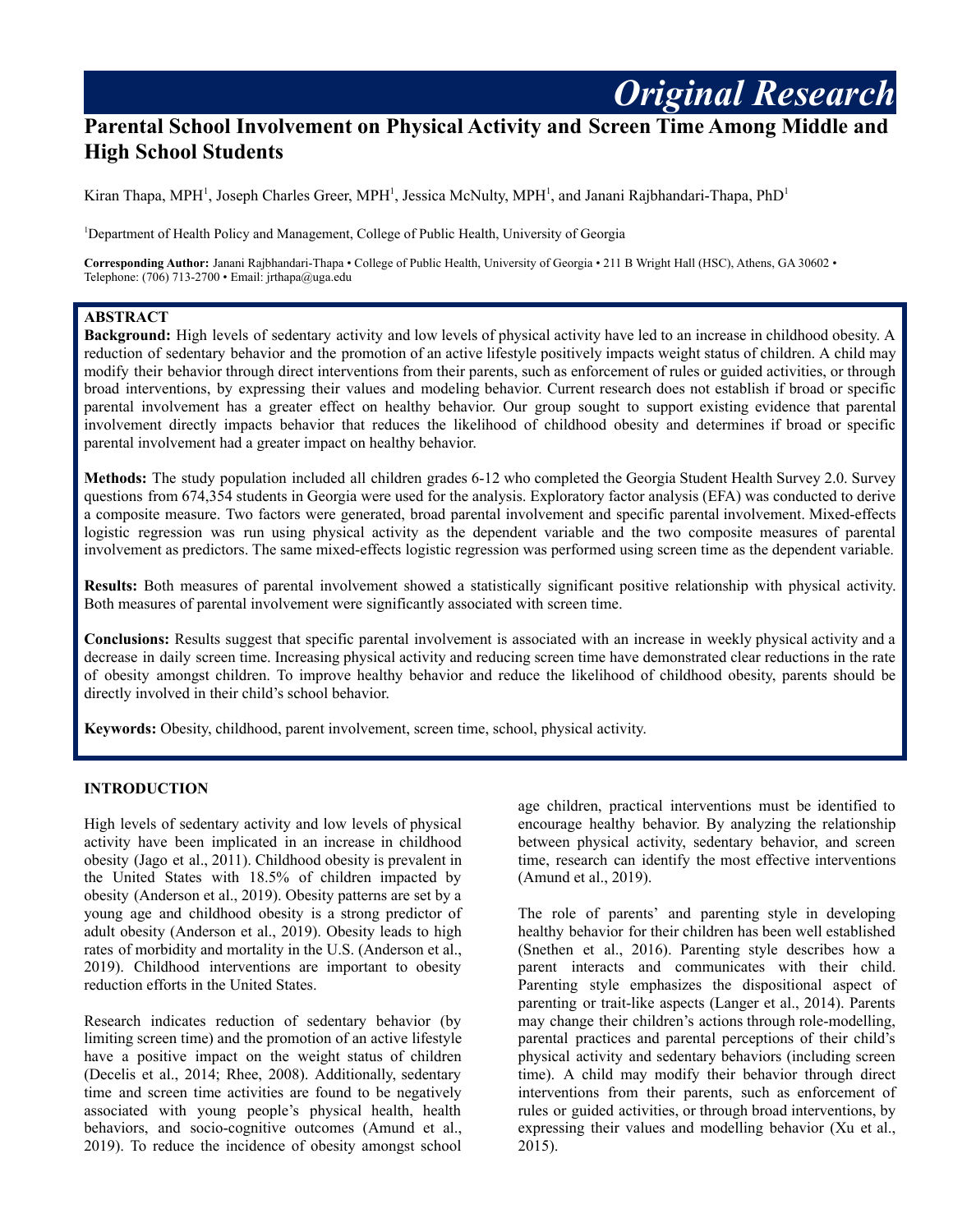Findings from recent studies and systematic reviews have demonstrated positive associations between parental involvement and physical activity and negative associations between parental involvement and screen time (Snethen et al., 2016). Interventions designed to reduce sedentary behavior have found family involvement as an important factor (Amund et al., 2019), however, these reviews have not established the amount of change in healthy behavior due to parental involvement. These reviews also did not establish if either broad or specific parental involvement had a greater effect on healthy behavior than the other. Our group sought to support existing evidence that parental involvement directly impacts behavior that reduces the likelihood of childhood obesity and determine if broad or specific parental involvement had a greater impact on healthy behavior.

## **METHODS**

#### **Study Population**

The study population included all children who completed the Georgia Student Health Survey 2.0. The Georgia Student Health Survey 2.0 is a survey given to students in grades  $6 -$ 12 and was issued by the Georgia Department of Education to schools throughout the State of Georgia. Questions asked in the survey cover a variety of topics including assessment of school climate, parental involvement, and other factors concerning student health and well-being. Survey questions from 674,354 students in Georgia were collected and used for the analysis.

#### **Statistical Analysis**

Four 4-item Likert scale questions from the survey were determined to measure parental involvement. These questions were:

Question 46: My parents, or other adults at my home, think that education is important (Strongly disagree/ Somewhat disagree/Somewhat agree/Strongly agree).

Question 47: My parents, or other adults at my home, are able to help me with my homework when I ask them (Strongly disagree/Somewhat disagree/Somewhat agree/Strongly agree).

Question 48: My parents, or other adults in my home, ask me about my grades on a regular basis (Strongly disagree/Somewhat disagree/Somewhat agree/Strongly agree).

Question 49: My parents, or other adults at my home, think that it is important for me to graduate from high school (Strongly disagree / Somewhat disagree / Somewhat agree/Strongly agree).

Exploratory factor analysis (EFA) was conducted to derive a composite measure. Two factors were generated, broad parental involvement and specific parental involvement. Broad parental involvement is a composite of question 46 and question 49 and reflects student perception of the amount that their parents value their education and general success in school. Specific parental involvement is a composite of question 47 and question 48 and demonstrates the extent of direct parental involvement and intervention in a student's schoolwork.

Mixed effects logistic regression was run using physical activity as the dependent variable and the two composite measures of parental involvement as predictors. Physical activity was measured as number of days per week that the students reported exercising for greater than 60 minutes. Students were divided into two groups based on their level of activity: 4-5 days/week and <4-5 days/week with greater than 60 minutes of activity. The mixed-effects logistic regression model was adjusted for grade and gender.

The same mixed-effects logistic regression was performed using screen time as the dependent variable. Screen time was also divided into two groups: >4-5 hours/day and <4-5 hours/day of screen time.

### **RESULTS**

## **Effects of Parental Involvement on Physical Activity**

Both measures of parental involvement showed a statistically significant positive relationship with physical activity (Table 1). A one-unit Likert scale increase in specific parental involvement was associated with an expected increase of 36% in the odds of a child being physically active (>4-5 days/week). Similarly, a one-unit Likert scale increase in broad parental involvement was associated with an expected increase of 4% in the odds of a child being physically active.

#### **Effects of Parental Involvement on Screen Time**

Both measures of parental involvement were also significantly associated with screen time (Table 2). A one-unit Likert scale decrease in specific parental involvement was associated with an expected decrease of 21% in the likelihood of a child experiencing excessive screen time (>4-5 hours/day). A one-unit Likert scale increase in broad parental involvement is associated with a 22% increase in the likelihood of a child being an excessive screen-viewer.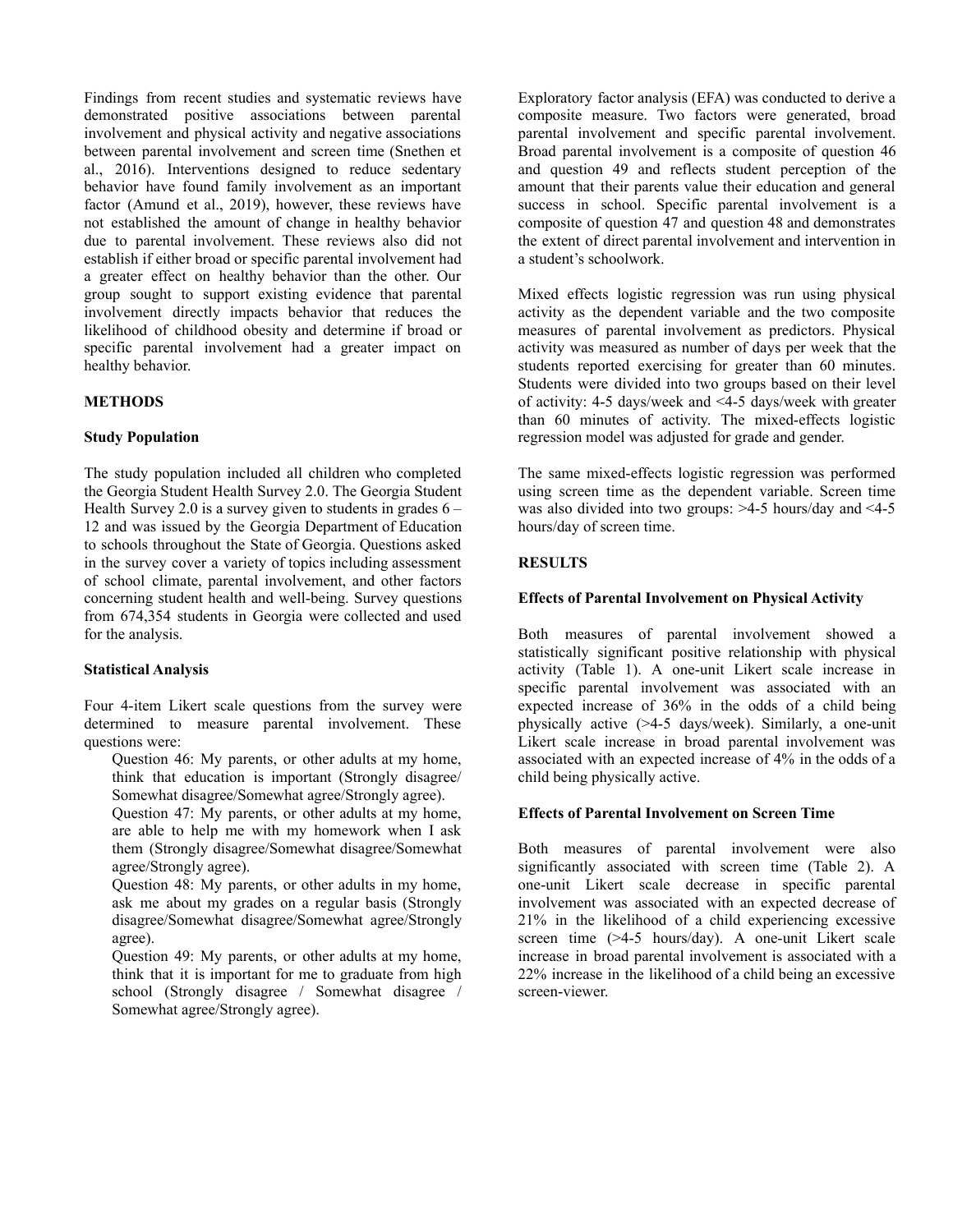# Table 1 *Logistic regression results for physical activity*

|                       | Estimate (OR) | Lower Limit | <b>Upper Limit</b> |
|-----------------------|---------------|-------------|--------------------|
| (Intercept)           | $0.789***$    | 0.765       | 0.813              |
| parent invol broad    | $1.035***$    | 1.028       | 1.042              |
| parent_invol_specific | $1.355***$    | 1.346       | 1.364              |
| Grade 7               | $0.975***$    | 0.957       | 0.993              |
| Grade 8               | $0.905***$    | 0.889       | 0.922              |
| Grade 9               | $0.837***$    | 0804        | 0.872              |
| Grade 10              | $0.701***$    | 0.673       | 0.730              |
| Grade 11              | $0.651***$    | 0.625       | 0.679              |
| Grade 12              | $0.624***$    | 0.599       | 0.650              |
| Gender Male           | $2.152***$    | 2.130       | 2.173              |

Note: \*\*\* is p,0.001, \*\* is p<0.01 and \* is p<0.05.

# Table 2

*Logistic regression results for screen time*

|                       | Estimate (OR) | Lower Limit | <b>Upper Limit</b> |
|-----------------------|---------------|-------------|--------------------|
| (Intercept)           | $0.047***$    | 0.039       | 0.056              |
| parent_invol_broad    | $1.219***$    | 1.208       | 1.230              |
| parent_invol_specific | $0.792***$    | 0.785       | 0.798              |
| Grade 7               | $1.180***$    | 1.153       | 1.208              |
| Grade 8               | $1.258***$    | 1.229       | 1.288              |
| Grade 9               | 1.080         | 0.989       | 1.179              |
| Grade 10              | 1.041         | 0.953       | 1.137              |
| Grade 11              | $0.905*$      | 0.828       | 0.988              |
| Grade 12              | $0.869**$     | 0.795       | 0.949              |
| Gender Male           | $0.982**$     | 0.969       | 0.995              |

Note: \*\*\* is p,0.001, \*\* is p<0.01 and \* is p<0.05.

# **DISCUSSION**

By performing statistical analysis on questions taken from the Georgia Student Health Survey 2.0, this study generally reinforces existing evidence that parental involvement leads to an increase in physical activity and a decrease in daily screen time.

Both broad parental involvement and specific parental involvement was associated with statistically significant increases in the odds of a child participating in physical activity for at least 4 days per week. The impact of specific parental involvement was substantially greater than broad parental involvement, suggesting that behavioral changes from children are more likely to occur when their parents ask questions related to their school performance and